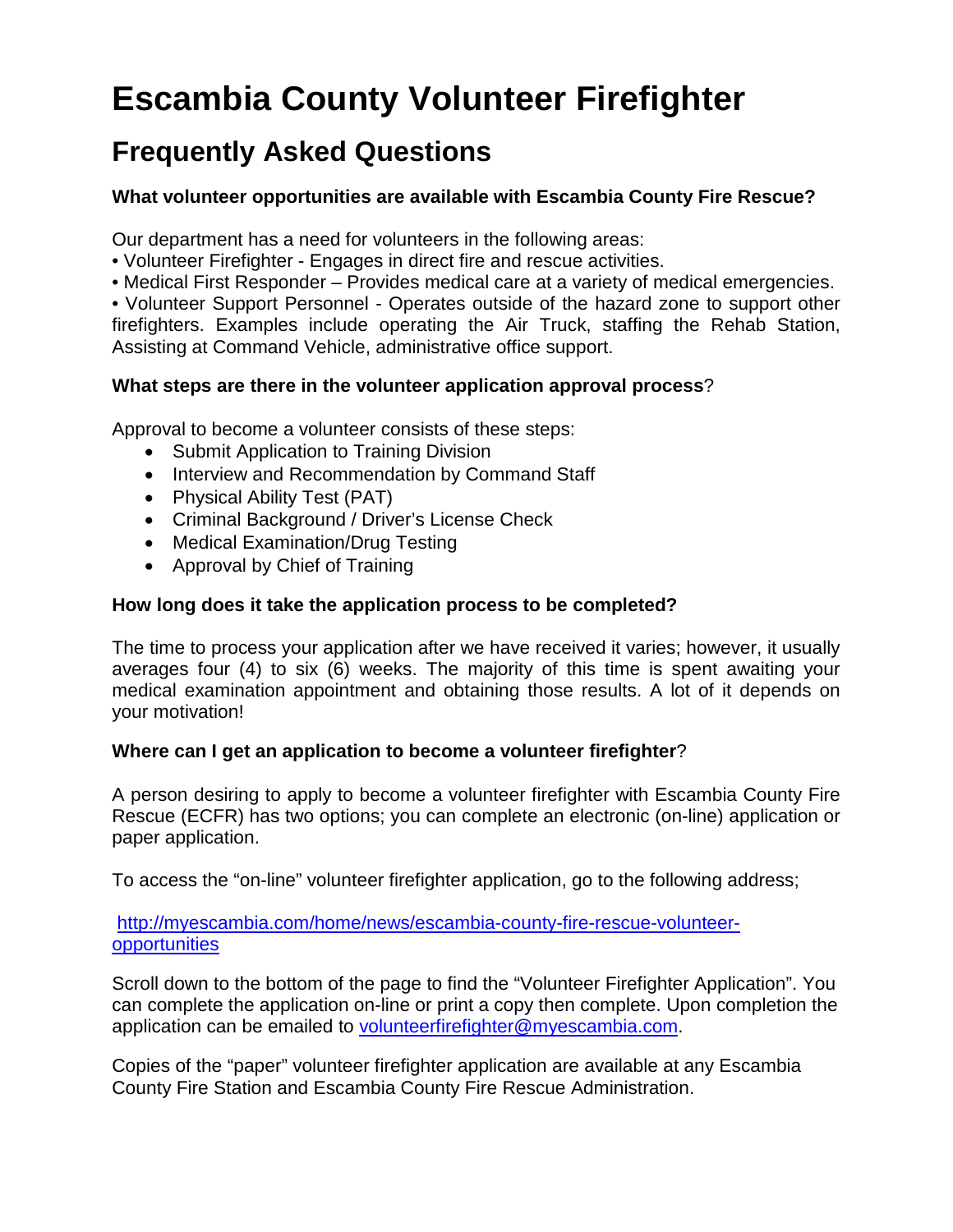To determine the location of the nearest fire station to your home address you can use the "Fire Station Locator" link on the ECFR Volunteer Opportunities page.

Escambia County Fire Rescue Administration is located in the Escambia County Public Safety Building, 6575 North W Street, Pensacola, FL. Monday-Friday, 8 am to 4 pm.

Completed applications can be returned to any ECFR Fire Station or ECFR Administration. Application will be forwarded to the ECFR Training Office for processing.

# **What information do I need to submit with my application**?

When you submit your application, we will need your Florida Driver's License number, and copy of High School Diploma or GED. Proof of High School Diploma or GED Certificate required to become certified as a volunteer firefighter\*.

\* (If applicant is 18 years old, presently enrolled in high school or GED program and

maintains a 2.0 or higher Grade Point Average (GPA), this requirement will be waived)

# **Who sets the requirements to be a volunteer firefighter in Escambia County?**

All requirements to become a volunteer firefighter for Escambia County are governed by the requirements of the Florida Bureau of Fire Standards and Training, Florida Statutes 633, Florida Administrative Code 69A-37and the Escambia County Fire Services Unification Plan.

# **Is there anything that could prevent me from becoming a volunteer firefighter?**

Escambia County Fire Rescue orders a criminal background check and a MVR (Motor Vehicle Record) check on all applicants. An applicant who has a criminal history which makes them ineligible under Florida law will not be allowed to become a volunteer firefighter. An applicant whose driving history does not meet the requirements of the Escambia County Fire Rescue Policy may be rejected.

Volunteer applicants will be interviewed as part of the application process. Escambia County reserves the right to reject any applicant based on the results of the interview, background check, physical examination or drug test.

# **Is there an age requirement to be a volunteer firefighter?**

You must be 18 or over to volunteer with Escambia County. Florida Administrative Code requires a firefighter to be 18 or over to attain minimum standards.

# **Do I need to have a medical examination and what medical testing is done as part of the application process?**

Yes, you will be required to take a medical examination. The medical examination complies with requirements set forth in NFPA 1582 (Standard on Comprehensive Occupational Medical Program for Fire Departments). All components of the primary medical examination are paid for by Escambia County. However, if you are referred to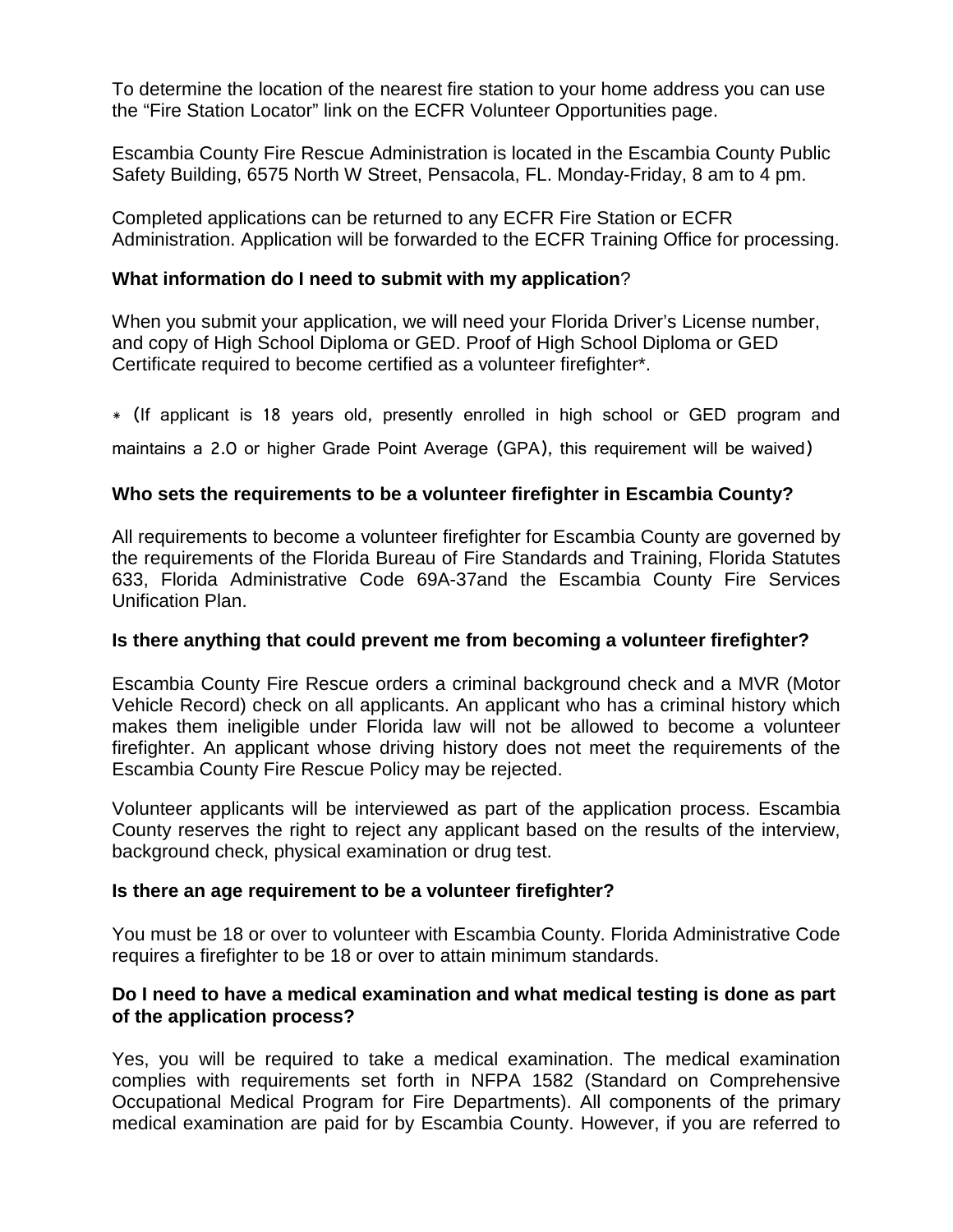another physician for clarification of any medical situation, the cost of such visits and treatment is not paid for by Escambia County.

# **Does Escambia County provide my uniforms and equipment?**

Escambia County provides all of your uniform and safety equipment needs free of charge; however, you are responsible for the safekeeping of these items.

#### **How do I know what fire station I would be assigned to?**

You will have the choice of which fire station you will be assigned to. Most volunteers choose the station closest to their residence.

#### **What other duties are expected of me as a volunteer?**

In addition to responding to emergency calls, you are expected to attend training and meeting nights, and to perform the station duties assigned by your officer.

#### **Am I able to ride at other stations or am I limited to the one I am assigned to?**

Yes, once you have been accepted as a volunteer, you may ride at any other ECFR station.

#### **I heard that I must be certified as a Florida State Firefighter I to remain as a volunteer firefighter. How long do I have to complete that program?**

Yes, you must become at least Firefighter I certified within eighteen (18) months as required by Escambia County Fire Rescue policies. Volunteers who are unable to attain Firefighter 1 certification will be restricted from certain firefighting activities and may be removed from the volunteer roster in certain situations.

#### **Does Escambia County pay for my training or school classes to become a volunteer?**

Dependent on fund availability, Escambia County *may pay* for your training and school classes; however, you must be active and in good standing as a volunteer.

#### **If I volunteer for Escambia County, does this guarantee that I will get a career firefighter job with Escambia County when positions are open?**

No. Volunteering as a firefighter with Escambia County does not guarantee that you will be hired as a career firefighter by Escambia County; however, all volunteers are welcome to apply for any open positions.

#### **Under what circumstances would a volunteer firefighter be removed from the member roster?**

Volunteers that have not been active for an extended period of time will be removed. Each situation is taken on a case by case basis. Criminal offenses are justification for immediate release. As part of a uniformed Fire Rescue service, all members must